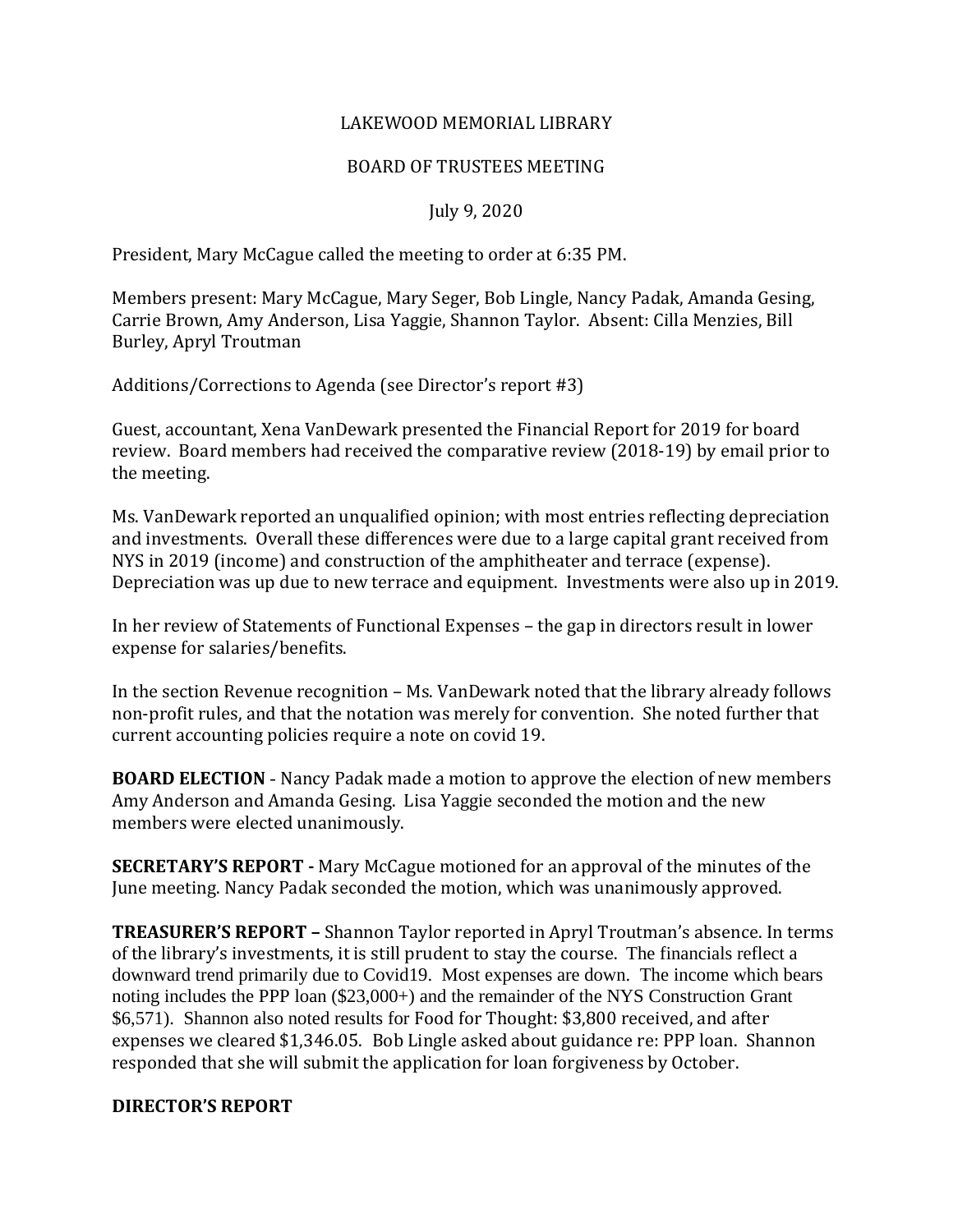- 1. Program's report There is little to report given Covid19. Attendance is off as a result. Alison is doing a great job with virtual programs – summer reading is being publicized for all ages, with advertising on the web site and social media. Shannon believed low numbers may be a result of kids being tapped out in terms of virtual learning; all libraries seem to be experiencing the same. Lisa asked Shannon to thank Alison for her outstanding work.
- 2. The Rosemary Andrews Memorial has received\$2,880. Husband Paul Andrews requested using the income for the children's area, and the name Rosemary's Reading Room was suggested. Expense for the project is expected to exceed gifts. Board conversation revolved around suggestions for meeting expense. Mary Seger reported \$8,000 revenue from mailing – net \$6,500 after expense. Amanda suggested asking Lowes and Home Depot for grants. Lisa suggested checking with Blackstone. Mary Seger will check with the Turners re: Blackstone's involvement. The Board supports Shannon looking into proposal for completing a reading area in Rosemary's memory.
- 3. The library received quotes from CCLS to purchase 8 new computers at a cost of approximately \$900/computer. More than half of the expense will be covered by income from Give Big CHQ. The board encouraged Shannon to move forward with the purchase. Lisa Yaggie moved to approve spending up to \$7500, Nancy Padak seconded the motion which was unanimously approved.

# **STANDING COMMITTEE REPORTS**

- 1. Library Development Committee Mary Seger reported income: annual appeal \$8,000+ to date, with expense of \$1,500. Food for Thought - \$1,346. The Food Truck idea was initially tabled until Bill is available (August). In the meantime Bob will pursue food truck purveyors and confirm date. Discussion followed regarding an online auction (September) – Mary Seger and Carrie will meet with Lisa Shutte and Amy Turner after the sailing foundation fund raiser is complete.
- 2. Marketing/Publicity Committee no report
- 3. Personnel Committee no report
- 4. Grounds and Facilities Committee –a huge thank you to Shannon and family and Sharon Witchey for reorganizing the library in such a pleasing and functional way.
- 5. Strategic Planning Committee Mary McCague and Nancy Padak will review status of current plan and report. Shannon will conduct an internal analysis. Board discussed options for professional to lead strategic planning session with board members.

F. Finance Committee – see Director's report

# **VII. Old Business** – no old business.

Mary McCague made a motion to move into executive session. Lisa Yaggie seconded and the motion was approved.